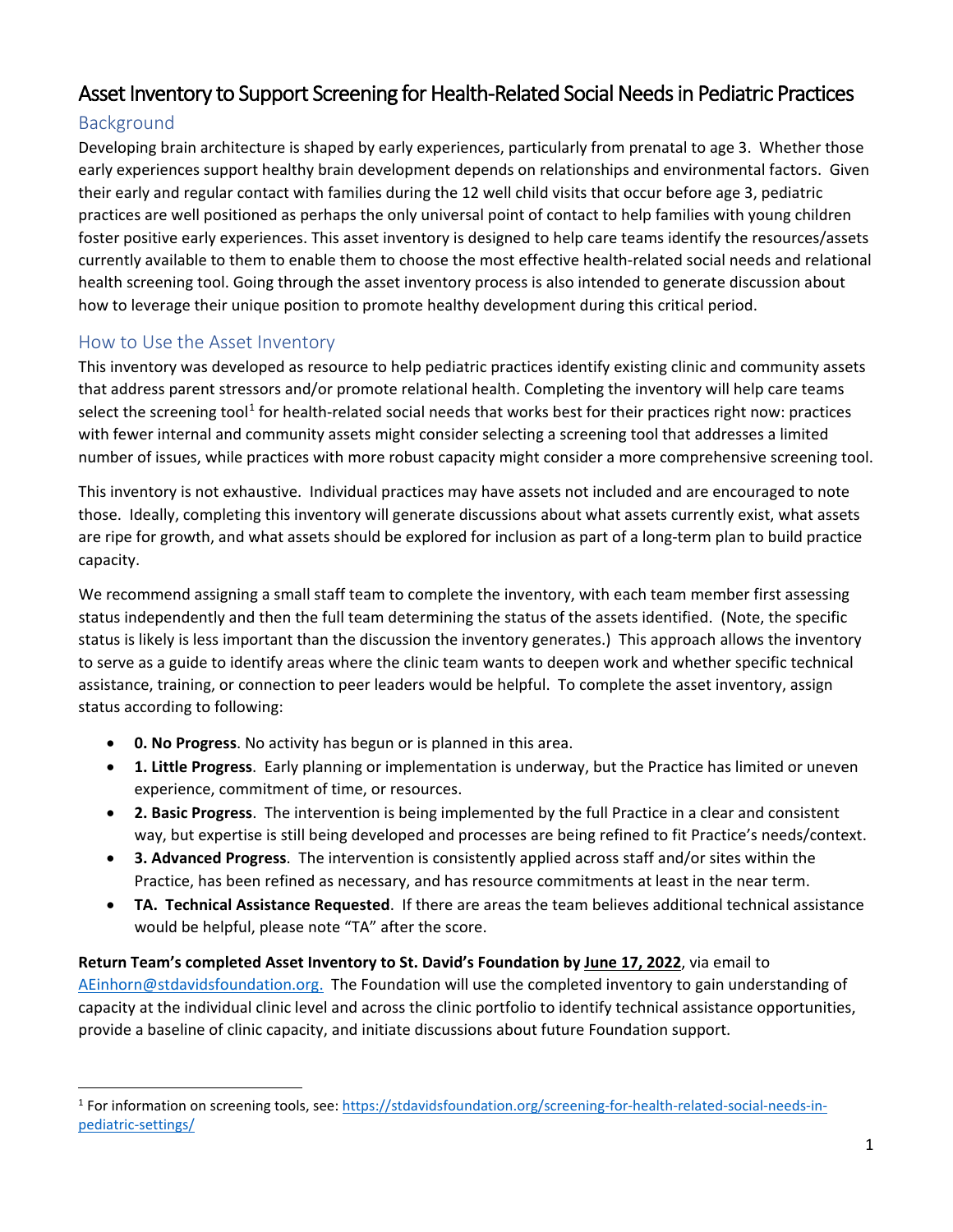#### Clinic Infrastructure and Culture

- Training on [Trauma Informed Care](https://publications.aap.org/pediatrics/article/148/2/e2021052580/179745/Trauma-Informed-Care) is provided regularly (e.g. at least annually) to all staff. **Status:**  Notes:
- Training on [Motivational Interviewing](https://txpeds.org/motivational-interviewing) is provided to clinical staff. **Status:** Notes: when the contract of the contract of the contract of the contract of the contract of the contract of the contract of the contract of the contract of the contract of the contract of the contract of the contract of th
- Training on the science of early brain development is provided to all staff. Examples include Brain Story [Certification \(](https://www.albertafamilywellness.org/training/)Alberta Family Wellness), [Promoting First Relationships in Primary Care](https://www.pcrprograms.org/product/promoting-first-relationships-in-pediatric-primary-care/) (University of Washington), and [The Growing Brain: From Birth to 5 Years Old \(](https://www.zerotothree.org/resources/1831-the-growing-brain-from-birth-to-5-years-old-a-training-curriculum-for-early-childhood-professionals)Zero to Three). **Status:** Notes: when the contract of the contract of the contract of the contract of the contract of the contract of the contract of the contract of the contract of the contract of the contract of the contract of the contract of th
- Clinic providers are enrolled in and comfortable accessing the [Child Psychiatric Access Network](https://tcmhcc.utsystem.edu/cpan/) for child and maternal mental health consultations**. Status:** Notes:
- Clinic has integrated mental health supports for children/caregivers or created referral paths. **Status:** Notes:
- Pediatric staff have clear protocols, (e.g., use of [One Key Question\)](https://powertodecide.org/one-key-question), to assess if caregivers need assistance accessing family planning. **Status: \_\_\_\_\_** Notes:
- **Other Clinic Infrastructure and Culture Assets to Consider**?

## Connections to Resources to Promote Early Relational Health and Address Health-Related Social Needs

- There are staff within the practice, (e.g., Community Health Workers, Social Workers) to identify community resources and assist in navigating patients to these resources. **Status:**  Notes:
- Key community partners are embedded in the Practice to address common social needs of patients and their families. Examples include [medical-legal partnership](https://medical-legalpartnership.org/) or tax specialists to help families complete and file their tax returns and claim tax credits, such as th[e streetcred](https://www.bmc.org/streetcred#:%7E:text=StreetCred%20is%20an%20innovative%20program,EITC)%20and%20Child%20Tax%20Credit.) program or partnership with existing community tax sites, such as [Foundation Communities' Prosper Center.](https://foundcom.org/prosper-centers/austin-tax-help/) **Status:**  Notes:
- If available, the Practice is enrolled in th[e community's closed loop referral system](https://stdavidsfoundation.org/wp-content/uploads/2022/04/Early-Childhood-Resources-for-Pediatric-Practices-in-Central-Texas-by-County.pdf) to facilitate and track referrals to community resources. **Status:** Notes:
- Practice representatives participate in their community's [early childhood coalition](https://stdavidsfoundation.org/wp-content/uploads/2022/04/Early-Childhood-Resources-for-Pediatric-Practices-in-Central-Texas-by-County.pdf) to provide a feedback loop between the Practice and community resources. **Status:** Notes: